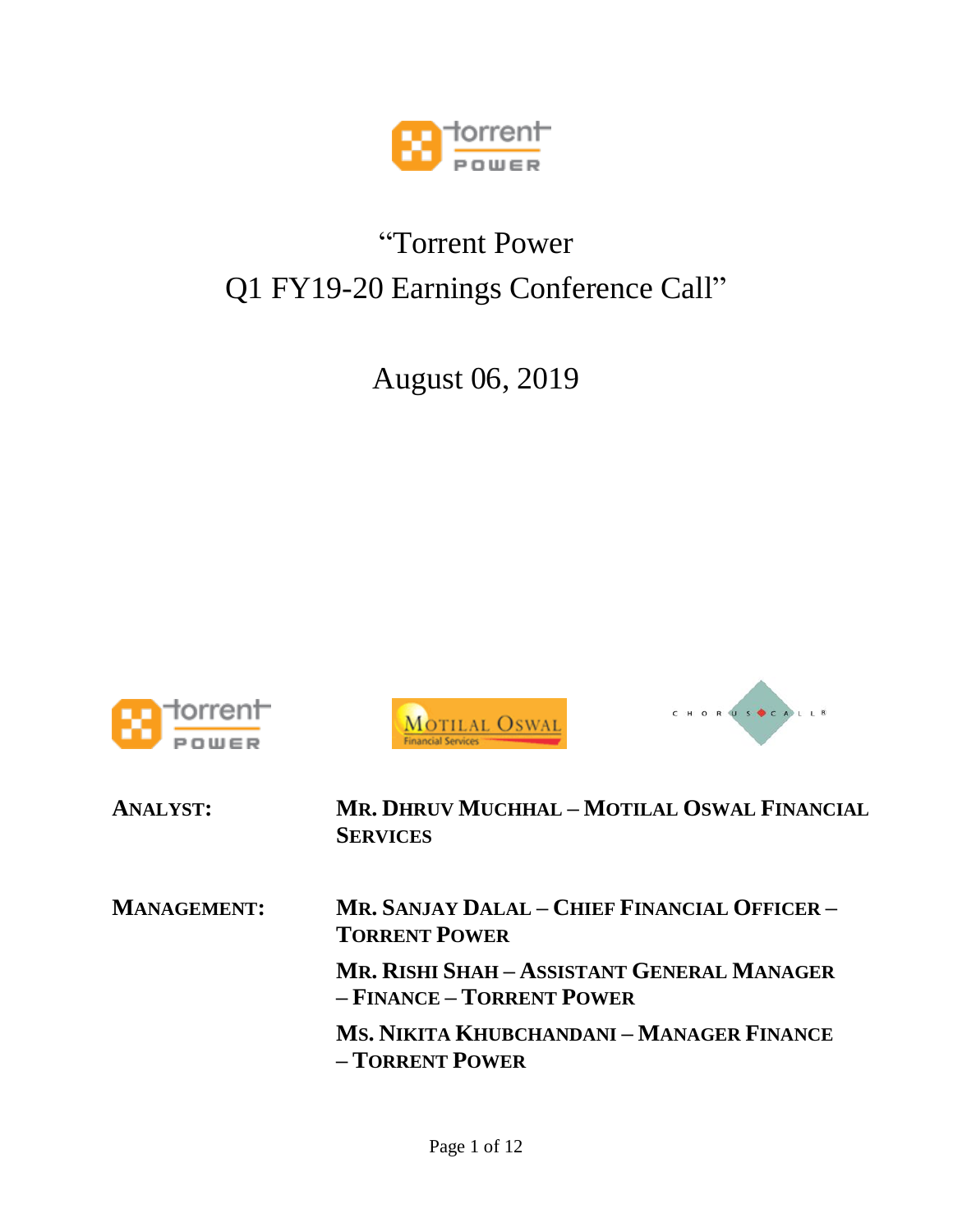

- **Moderator:** Ladies and gentlemen, good day and welcome to the Torrent Power Q1 FY19-20 Earnings Conference Call, hosted by Motilal Oswal Finacial Services. As a reminder, all participant lines will be in the listen-only mode and there will be an opportunity for you to ask questions after the presentation concludes. Should you need assistance during the conference call, please signal an operator by pressing "\*" then "0" on your touchtone phone. Please note that this conference is being recorded. I now hand the conference over to Mr. Dhruv Muchhal from Motilal Oswal Financial Services. Thank you, and over to you!
- **Dhruv Muchhal:** Hello everyone. On behalf of Motilal Oswal, I welcome you to the Q1 FY19-20 earnings call of Torrent Power. From the management, we have with us Mr. Sanjay Dalal, the CFO, Mr. Rishi Shah, AGM Finance and Ms. Nikita Khubchandani, Manager Finance on the call with us today. We will begin with brief comments from the management following up with question and answers. Over to you Sir!
- **Sanjay Dalal:** Good morning everybody and thank you for joining the earnings call for Q1 FY2019-20. I will give a brief overview for the performance of the quarter and then we will take questions from the participants. Q1 consolidated PAT, profit after tax was Rs.274 Crores versus Rs.229 Crores in the comparative quarter which was up by Rs.45 Crores i.e. approximately 20%. The consolidated PBT for Q1 was Rs.315 Crores versus Rs.290 Crores in the comparitive quarter that is higher by Rs.25 Crores approximately 9% up.

Will first discuss the PBT movement and then explain the tax impact. It must be noted that PBT number is after absorbing the impact of a reduction in tariff for our Sugen PPA due to the change in CERC regulations, so this impact was an adverse number of Rs.40 Crores. Thus, the increase of 9% in PBT is after absorbing this impact of Rs.40 Crores, which was well absorbed due to improvement in all our business. They were all positive and brought increased profit. The flagship distribution business is comprising of both franchise distribution as well as licensed distribution showed all round improvement in performance. There was reduction in T&D losses, there was increase in the regulated ROE because of increased investment and favorable dispute resolution, which happened during the quarter and better rate, volume and collection efficiencies which brought in additional profits as compared to last year.

In the generation business of course, there was this Rs.40 Crores impact, but during the quarter we could also sell a lot of merchant power. We sold almost 780 MUs of merchant power in this quarter versus only 77 MUs in the corresponding quarter, so that also helped absorb the reduction in the tariff, which happened in the CERC regulations. Renewable business also brought in additional profits primarily because of two reasons. One is that 42 megawatts of additional capacity was operational for this quarter and the PLF also in the quarter were higher by almost 1.2% as compared to the corresponding quarter, so all of this put together sort of brought in net increase of 9% in the PBT. Now if you look at the tax cost, the tax cost has reduced during the quarter as compared to the corresponding quarter,. In the corresponding quarter, the tax expense was Rs.61 Crores. In this quarter, we have booked Rs.42 Crores of tax expense, and this reduction is largely on account of only one factor. That deferred tax liability for the current quarter is lower as compared to what it was in the corresponding quarter. As a result of it, the overall tax costs have gone down by Rs.19 Crores, which explains the additional increase in the profit on a PAT basis overall 20%.

In terms of certain developments during the quarter, we had positive developments on both of our strandedgas based plants which is UNOSUGEN and DGEN. The heartening fact was that while they were generally stranded and not operating, in this quarter they operated on the basis of merchant power contract for the first time. Secondly you may be aware that the UNOSUGEN plant's long-term PPA has also been now approved by the regulator, so we now have a long-term PPA of 278 megawatts based on which from July 1, 2019 onwards the plant has started operating and supplying under the long-term PPA. This will allow us to operate this plant at healthy PLF and significantly curtail losses incurred in the past due to nonoperation of this plant.

On an overall basis, the DGEN plant is likely to operate based on a revival scheme for stranded gas plants, which the government has proposed and reemphasized in the budget by the Finance Minister.If that happens we should be able to run DGEN at about 35% PLF in the balance part of the year.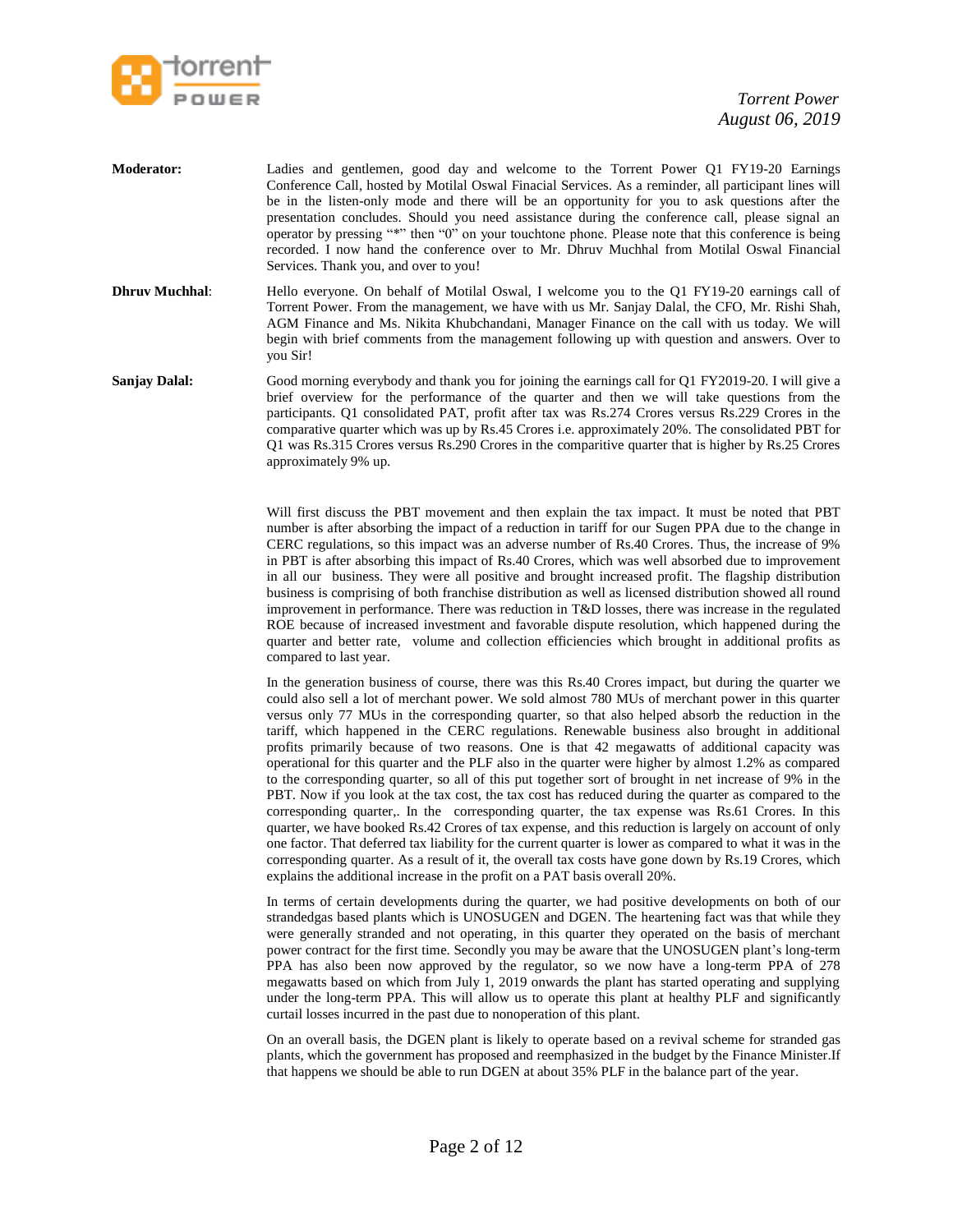

A brief update on the wind projects, which are under development. There are certain negative developments pertaining to our project under SECI–III auction and the project under SECI-V auction.These projects are in Kutch and they are facing significant headwinds and not progressing as per the required schedule; however, we have protected our self well in terms of our exposure to the EPC contractor, but we still face penalty issues if this project gets delayed beyond a certain point. Now I would request the participants to raise questions.

- **Moderator:** Thank you very much. We will now begin the question and answer session. Ladies and gentlemen, we will wait for a moment while the question queue assembles. The first question is from the line of Abhishek Puri from Axis Capital. Please go ahead.
- **Abhishek Puri:** Good morning Sir. Just a couple of things one on the distribution side if you can tell us what was the reason for this Agra losses to have gone up and is there a negative impact because of that as well in the current quarter and secondly what are the merchant contracts that we have lined up for Q2 and Q3 if there are any?
- **Sanjay Dalal:** In Agra the loss, which has gone up, which you see is on AT&C basis, so the AT&C loss has slightly gone up in Agra; however, if you break it up into two parts that is the T&D loss and the collection efficiency. Then there is a reduction in the core T&D loss as compared to the previous quarter; however, there has been a drop in collection efficiency, but we are not concerned about that because this is coming out of delay in payment of government dues, so are likely to recover that in Q2 and you will see the improvement in AT&C losses in Q2 of Agra. So it is essentially caused by a delay of some government dues, which should have been collected in Q1, but is likely to be now collected in Q2, but the core T&D losses have reduced. What was the second question?
- Abhishek Puri: It was regarding the merchant ties up if there are any available for DGEN and UNOSUGEN?
- **Sanjay Dalal:** There are some merchant ties up for Q2, but not beyond, most of the time what happens is that we will probably see some merchant contracts available until October, post October I think there should not be much of opportunity in the merchant market. UNOSUGEN anyway will operate for the longterm PPA, so UNOSUGEN and SUGEN will sort of help top up power and they will keep selling merchant power mostly in the day ahead market if medium-term or short-term contracts are not available and DGEN if it operates under a government scheme as and when operationalized it will also probably sell top up once it is in the day ahead market rather than in the merchant power market, but we do have some contracts for Q2.
- Abhishek Puri: If I may ask one more on the wind power projects what are the likely recourse you are given? What is the amount that you have spent and what are the likely recourse in terms of if the project gets delayed beyond the time line the PPA? What is the kind of penalties that we will have to?
- **Sanjay Dalal:** I will first explain how we have protected us. There are two key headwinds I would say. One is the delay in acquisition of land or availability of land and the second is the sharp deterioration in the financial performance of the EPC contractors leading to slow execution. So as far as the EPC contractor is concerned in SECI-III we have fully covered ourselves with bank guarantee for every paisa we have given to him, so we do not foresee and that we will ensure through our contracts and whatever exposure we have will be properly covered until the project is executed by him. So far as the land delay is concerned, yes there is a significant delay in land. While SECI has already extended the milestone related to land acquisition by almost one year, it has not extended the scheduled commercial operation date. Almost all SECI III projects are delayed and everybody has requested for an extension of schedule commercial operation date. If that happens then we will probably be well covered, but if it does not happen there would be significant penalties. The worst-case scenario of penalties would be that if this project is not done we would have an exposure of about Rs.100 Crores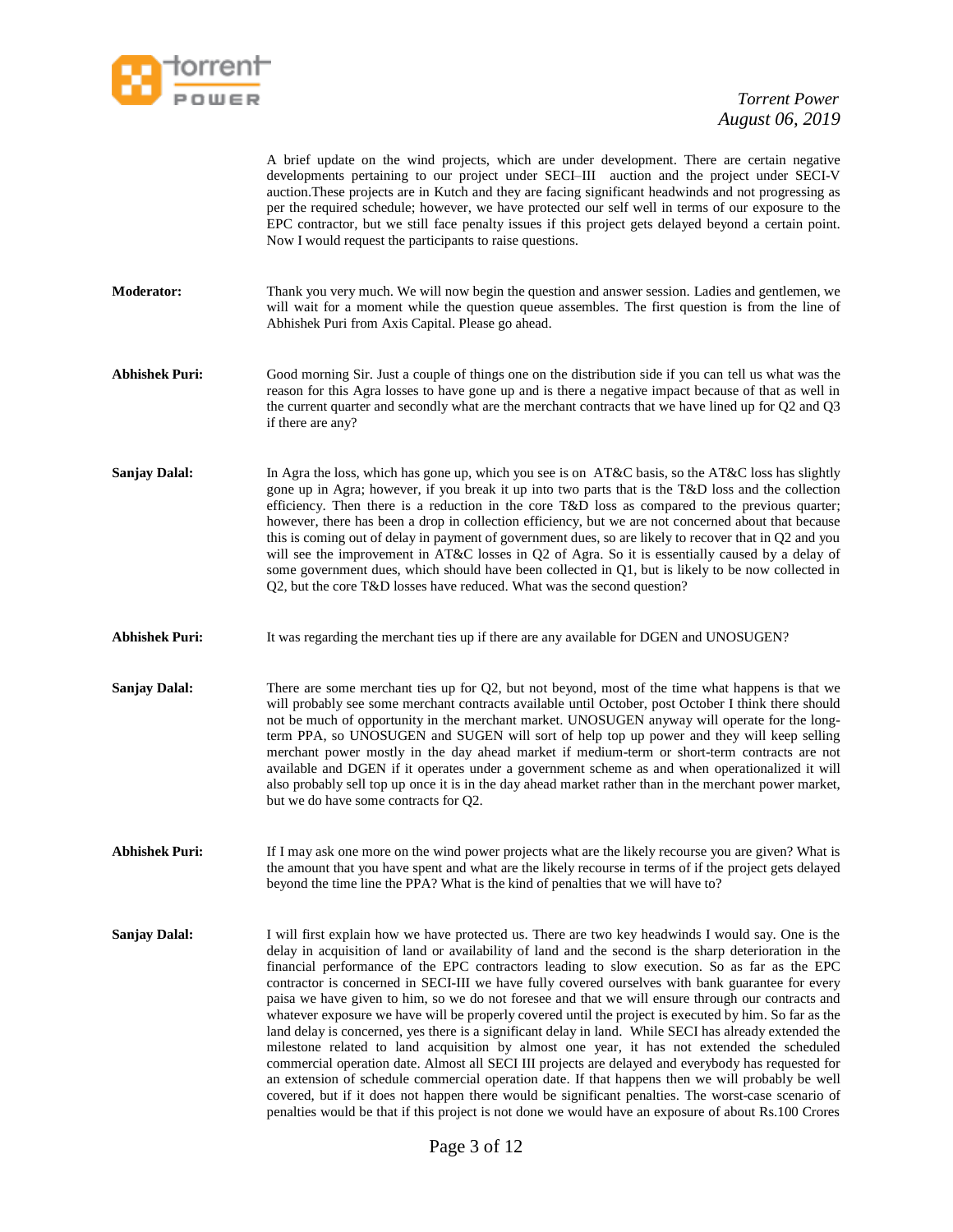

under the PPA by way of liquidated damages and we would have an exposure of about Rs.50 Crores vis-à-vis PGCIL on long-term access related contracts, so about Rs.150 Crores of penalty exposure and about Rs.10 Crores of preliminary and preoperative expenses we might have incurred, so the worst case scenario we see is Rs.160 Crores of penalty and expenses.

**Abhishek Puri:** How much have we spent in this project and advances given to the EPC contractor here?

**Sanjay Dalal:** We have spent about I think Rs.385 Crores to Rs.400 Crores and as I said this is all covered by bank guarantees fully.

- **Abhishek Puri:** Thank you. I will join back in the queue Sir.
- **Moderator:** Thank you. The next question is from the line of Mohit Kumar from IDFC Securities. Please go ahead.
- **Mohit Kumar:** Good morning Sir. I have one question regarding the AT&C losses of Ahmedabad. Sir the AT&C losses show a quarterly variation, which is very peculiar. In the first quarter the T&D and AT&C losses goes up and it comes down subsequently. Has it to do with something with the collection efficiency of the area?
- **Sanjay Dalal:** You are referring to Ahmedabad right?

**Mohit Kumar:** Right?

- **Sanjay Dalal:** So Ahmedabad we are reporting T&D losses not AT&C losses. Collection is never a problem in Ahmedabad, Surat, Gandhinagar license distribution areas right, so that is almost 100% collections. 99.9% is the collection ratio continuously however T&D loss shows the quarterly variation particularly in Q1 you will see a number, which is very high when you compare with the annual number, so this is more a billing issue. We have three segments of customers broadly. One is the retail and commercial customers where we do a billing on a bimonthly basis. We have low tension and street light where the billing is on monthly basis and we have high tension where billing is on a monthly basis. Now there are billing cycles for billing because there are almost 25 lakh customers. What happens is some sales of Q1 is booked in Q2. Whilst the USO or the purchase is happening on a day-to-day basis and in the highest consumption quarter. April, May and June is one of the highest consumption quarters however what happens is that the billing is related to a low consumption period of February and March gets billed in April, May and June whereas the high consumption period billing particularly some part of May and June gets billed in the subsequent period in Q2. As a result the arithmetical T&D loss is higher, but on a whole year basis, we expect to end at a level, which is lower than last year, so that is one part. In terms of trend of reduction if you see that even at this high level we have reduced T&D losses. It was 9.68% in Q1 of previous year. It is 9.36% this year, so there is a reduction of 0.32%. For the whole year, we are expecting it to be less than 4.75%.
- **Mohit Kumar:** Right. Sir can you please repeat the impact on account of various factors, which you mentioned in the beginning of this speech, I believe impact of CERC regulation was Rs.40 Crore negative can you repeat the other numbers Sir? I missed that?
- **Sanjay Dalal:** Come again if you can repeat your questions?
- **Mohit Kumar:** Can you repeat the impact of various factors, like impact on profit due to T&D, due to reduction in T&D losses, impact of CERC regulation, etc., etc., which you mentioned at the initial beginning of your speech?
- **Sanjay Dalal:** So the negative impact of CERC regulation was almost Rs.40 Crores . The distribution business, license as well as franchise put together I will just give you a broader level number. They contributed an additional Rs.60 Crores at PBT level and the reasons behind Rs.60 Crores was primarily reduction in T&D losses across all these businesses, improved ROE in the regulated businesses and volume, rate and collection efficiencies primarily in the franchise businesses. The generation business apart from this negative Rs.40 Crores benefited from increased sale of merchant power, so there I think at a PBT level the number is about Rs.42 Crores this year.

**Mohit Kumar:** How much Sir?

**Sanjay Dalal:** Rs.42 Crores and renewable business gained from two things. One was higher PLF as compared to last year about 1.2% higher and 42 megawatts of additional capacity was operationalized for this quarter, so that put together brought in about Rs.17 Crores, so these are broader level numbers.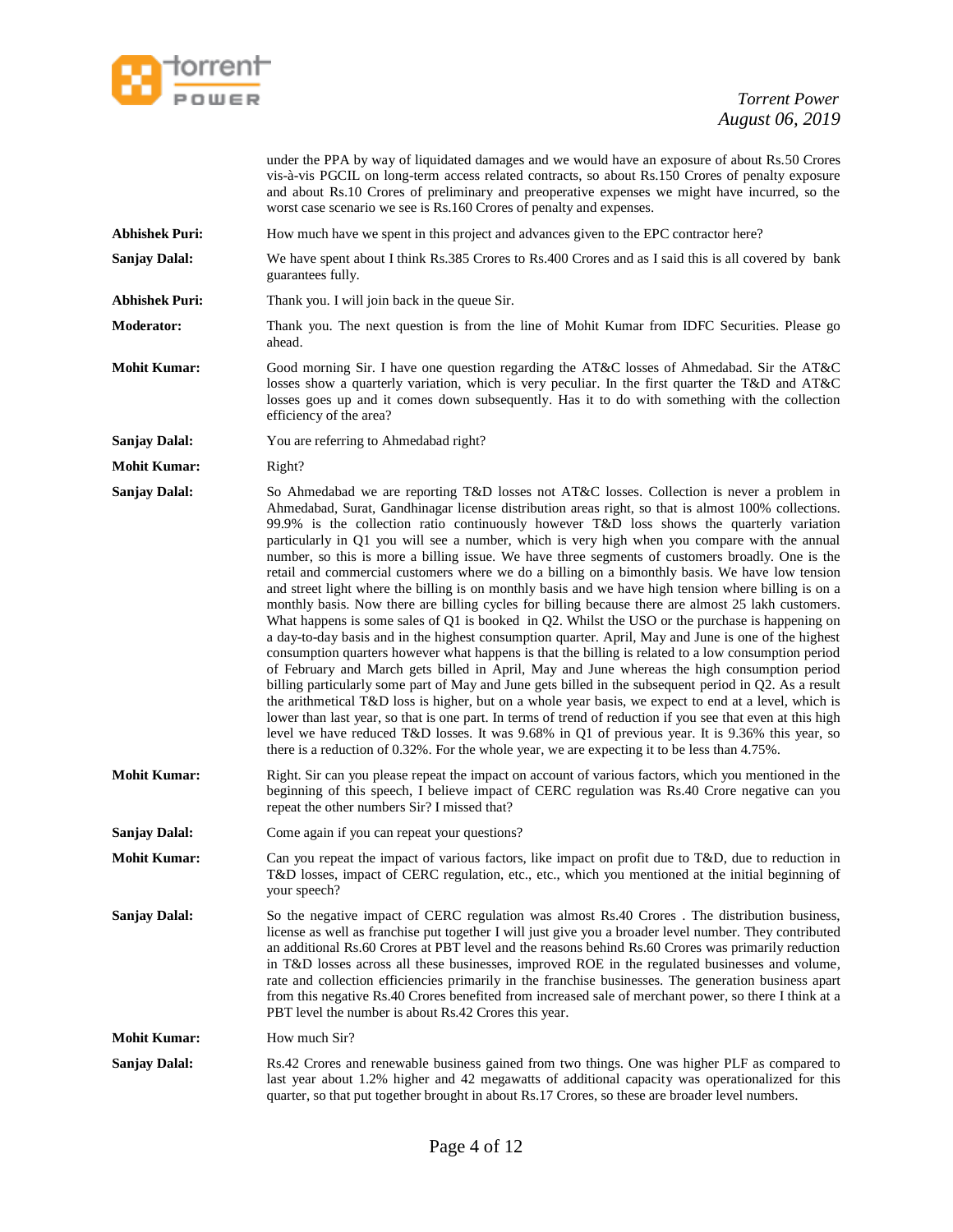

| <b>Mohit Kumar:</b>  | Sir why is the delay in handing over Shil Kalwa distribution franchise and when do you expect it to<br>take over?                                                                                                                                                                                                                                                                                                                                                                                                                                                                                                                                                                                                                                                                                                                                                                                                                                                                                                                                                                                                                                                                                                                                                                                                                                                                                                                                                                                                                                          |
|----------------------|------------------------------------------------------------------------------------------------------------------------------------------------------------------------------------------------------------------------------------------------------------------------------------------------------------------------------------------------------------------------------------------------------------------------------------------------------------------------------------------------------------------------------------------------------------------------------------------------------------------------------------------------------------------------------------------------------------------------------------------------------------------------------------------------------------------------------------------------------------------------------------------------------------------------------------------------------------------------------------------------------------------------------------------------------------------------------------------------------------------------------------------------------------------------------------------------------------------------------------------------------------------------------------------------------------------------------------------------------------------------------------------------------------------------------------------------------------------------------------------------------------------------------------------------------------|
| <b>Sanjay Dalal:</b> | We expect to take it over soon after the Maharashtra elections.                                                                                                                                                                                                                                                                                                                                                                                                                                                                                                                                                                                                                                                                                                                                                                                                                                                                                                                                                                                                                                                                                                                                                                                                                                                                                                                                                                                                                                                                                            |
| <b>Mohit Kumar:</b>  | So that is post September and October, am I right?                                                                                                                                                                                                                                                                                                                                                                                                                                                                                                                                                                                                                                                                                                                                                                                                                                                                                                                                                                                                                                                                                                                                                                                                                                                                                                                                                                                                                                                                                                         |
| <b>Sanjay Dalal:</b> | Yes so our internal target is October 1, 2019.                                                                                                                                                                                                                                                                                                                                                                                                                                                                                                                                                                                                                                                                                                                                                                                                                                                                                                                                                                                                                                                                                                                                                                                                                                                                                                                                                                                                                                                                                                             |
| <b>Mohit Kumar:</b>  | Thank you.                                                                                                                                                                                                                                                                                                                                                                                                                                                                                                                                                                                                                                                                                                                                                                                                                                                                                                                                                                                                                                                                                                                                                                                                                                                                                                                                                                                                                                                                                                                                                 |
| <b>Moderator:</b>    | Thank you. The next question is from the line of Nitin Arora from Axis Mutual Fund. Please go<br>ahead.                                                                                                                                                                                                                                                                                                                                                                                                                                                                                                                                                                                                                                                                                                                                                                                                                                                                                                                                                                                                                                                                                                                                                                                                                                                                                                                                                                                                                                                    |
| Nitin Arora:         | Sir just one question                                                                                                                                                                                                                                                                                                                                                                                                                                                                                                                                                                                                                                                                                                                                                                                                                                                                                                                                                                                                                                                                                                                                                                                                                                                                                                                                                                                                                                                                                                                                      |
| <b>Moderator:</b>    | Nitin can you speak closer to the handset please. Your voice is not audible.                                                                                                                                                                                                                                                                                                                                                                                                                                                                                                                                                                                                                                                                                                                                                                                                                                                                                                                                                                                                                                                                                                                                                                                                                                                                                                                                                                                                                                                                               |
| <b>Nitin Arora:</b>  | My question is more to do with the wind projects. When you look at SECI-III, I just wanted to know<br>bank guarantee amount which you have taken from Suzlon and what is the upfront guarantee, which<br>you have given to the authority? That is my first question?                                                                                                                                                                                                                                                                                                                                                                                                                                                                                                                                                                                                                                                                                                                                                                                                                                                                                                                                                                                                                                                                                                                                                                                                                                                                                       |
| <b>Sanjay Dalal:</b> | What is the question? I could not hear it clearly?                                                                                                                                                                                                                                                                                                                                                                                                                                                                                                                                                                                                                                                                                                                                                                                                                                                                                                                                                                                                                                                                                                                                                                                                                                                                                                                                                                                                                                                                                                         |
| Nitin Arora:         | Sir my question is that the bank guarantee, which you have taken from the vendor what is that amount<br>and how much is the bank guarantee from our books, which have been given to the upfront authority?                                                                                                                                                                                                                                                                                                                                                                                                                                                                                                                                                                                                                                                                                                                                                                                                                                                                                                                                                                                                                                                                                                                                                                                                                                                                                                                                                 |
| <b>Sanjay Dalal:</b> | So as I said the penalty exposure to SECI is Rs.100 Crores and it is covered by a bank guarantee<br>given by us to SECI. The penalty exposure to PGCIL for defaulting on the long-term access and<br>connectivity agreement is roughly Rs.50 Crores and that is also covered by our bank guarantee given<br>by us to PGCIL right. That is one part of your question. Suzlon as and when we pay we first receive a<br>bank guarantee and then only we pay money, so I think currently we are holding a sum of Rs.400<br>Crores of bank guarantees.                                                                                                                                                                                                                                                                                                                                                                                                                                                                                                                                                                                                                                                                                                                                                                                                                                                                                                                                                                                                          |
| <b>Nitin Arora:</b>  | From Suzlon part?                                                                                                                                                                                                                                                                                                                                                                                                                                                                                                                                                                                                                                                                                                                                                                                                                                                                                                                                                                                                                                                                                                                                                                                                                                                                                                                                                                                                                                                                                                                                          |
| <b>Sanjay Dalal:</b> | Yes.                                                                                                                                                                                                                                                                                                                                                                                                                                                                                                                                                                                                                                                                                                                                                                                                                                                                                                                                                                                                                                                                                                                                                                                                                                                                                                                                                                                                                                                                                                                                                       |
| <b>Nitin Arora:</b>  | Sir if you can throw some light on SECI-V status what is the land acquisition there, so SECI-III and<br>SECI-V I would assume would be still facing the land issues right?                                                                                                                                                                                                                                                                                                                                                                                                                                                                                                                                                                                                                                                                                                                                                                                                                                                                                                                                                                                                                                                                                                                                                                                                                                                                                                                                                                                 |
| <b>Sanjay Dalal:</b> | Yes SECI-V also is facing land issues. We have acquired I think 20 sites                                                                                                                                                                                                                                                                                                                                                                                                                                                                                                                                                                                                                                                                                                                                                                                                                                                                                                                                                                                                                                                                                                                                                                                                                                                                                                                                                                                                                                                                                   |
| Nitin Arora:         | And SECI-I how is that doing?                                                                                                                                                                                                                                                                                                                                                                                                                                                                                                                                                                                                                                                                                                                                                                                                                                                                                                                                                                                                                                                                                                                                                                                                                                                                                                                                                                                                                                                                                                                              |
| <b>Sanjay Dalal:</b> | First I will finish SECI-V, so SECI-V we have out of 58 locations we require, we have sort of closed<br>in on 20 locations right now. However, we still have not given out an EPC contract, but there is<br>sufficient time because the scheduled commercial date for SECI-V is July 2020 and the land<br>acquisition related delays will also result in some extension thereof, so SECI-V we are not worried on<br>completing it in timeline . Now coming to SECI-I project where we have our 100 megawatts so out of<br>that 100, one 50 megawatt has been commissioned in July and the other one is delayed beyond even<br>the longstop date. We have the option of giving back this project. This project was bidded by the EPC<br>contractor so therefore all exposure on PPA and all exposures to SECI are on the EPC contactor as of<br>now and we are fully covered for all the money, which we had given to him. So if we would be<br>accepting the project and if we feel that it will be delayed significantly beyond the longstop date, we<br>will return the project to the EPC contractor and take back all our money the way we did for one<br>project last quarter. So there we do not have any financial exposure. There also whatever financial<br>exposure we have, we have full bank guarantees. Right now, we are in discussion with the EPC<br>contractor to assess when he is likely to complete and if he is likely to complete significantly beyond<br>the longstop date, we may choose not to keep the project and give it back. |
| Nitin Arora:         | Sir lastly on the gas policy, which the government is talking about in your assessment because you<br>must be part of the working and if you can share some thought process that how much PLF you think<br>you can improve if that gas policy comes up for DGEN that is my last question?                                                                                                                                                                                                                                                                                                                                                                                                                                                                                                                                                                                                                                                                                                                                                                                                                                                                                                                                                                                                                                                                                                                                                                                                                                                                  |
| <b>Sanjay Dalal:</b> | Firstly we are not part of any committee, which is working on the proposal. The policy is being<br>framed entirely by the government and I do not think they are asking any private sector participation.<br>However, what we understand is that the government is looking at ensuring that about 30%-35% PLF                                                                                                                                                                                                                                                                                                                                                                                                                                                                                                                                                                                                                                                                                                                                                                                                                                                                                                                                                                                                                                                                                                                                                                                                                                              |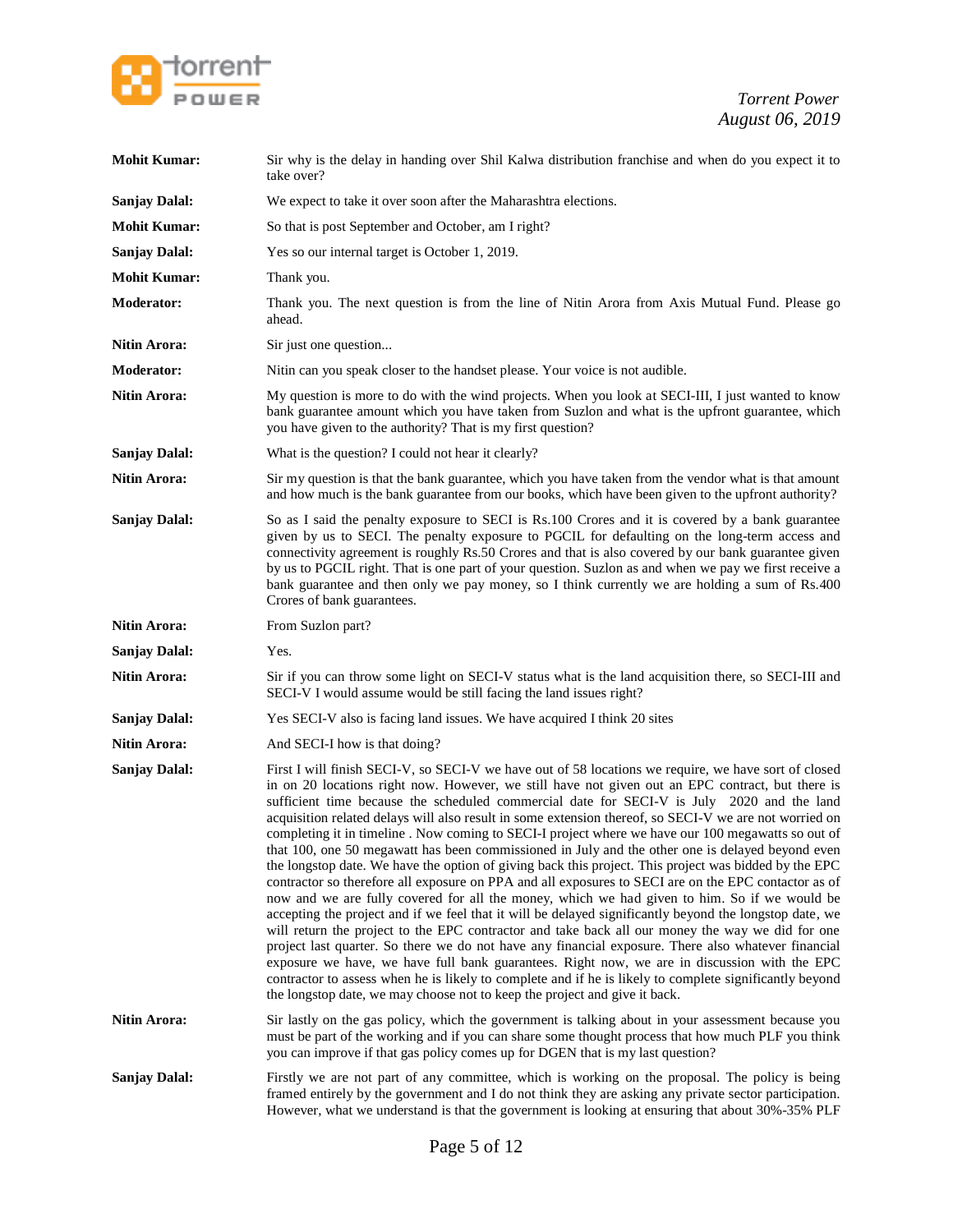

is possibly by the gas supplies under the policy. So our understanding is that the broad contours of the policy will more or less be what it was when it was first introduced in 2015-16. However the exact details will be known only when it is released. DGEN will operate under the policy while, UNOSUGEN and SUGEN will go outside the purview of the policy, because we already have long term PPA in place.

- **Nitin Arora:** Got is Sir. Thank you very much.
- **Moderator:** Thank you. The next question is from the line of Bhavin Vithlani from SBI Mutual Fund. Please go ahead.
- **Bhavin Vithlani:** Thanks for the opportunity. One question on the CERC regulation, is it fair to annualize the Rs.40 Crores impact in the quarter or it will be helpful if you give us what could be the annual negative impact for SUGEN?

**Sanjay Dalal:** It is fair to annualize it.

**Bhavin Vithlani:** So Rs.120 Crores?

**Sanjay Dalal:** Rs.160 Crores.

- **Bhavin Vithlani:** Rs.160 Crores for the year? Any benefit that we have got from the regulations, which will impact the negative Rs.160 Crores impact?
- **Sanjay Dalal:** No that is all factored in this. Some gains were there in working capital allowance, etc. but all of that is factored, so this is the net impact as compared to 2018-19 let us put it that way.
- **Bhavin Vithlani:** Sure fair enough. The second is the UNOSUGEN PPA commissioning. We understand that from June it has started
- **Sanjay Dalal:** July 1, 2019.
- **Bhavin Vithlani:** So the benefit that we are seeing from the higher PLF is purely the merchant sale?
- **Sanjay Dalal:** Yes.
- **Bhavin Vithlani:** The impact of PPA will come from the Q2?
- Sanjay Dalal: Correct. The PPA effect you will see from Q2.
- **Bhavin Vithlani:** And that is Rs.228 Crores annualized fixed charges?
- **Sanjay Dalal:** Yes. Let me give you a recap for the sake of everybody as to what is the PPA, so that you can understand it better. Essentially it is a two-part tariff as approved by CERC with some stipulations. One is that the term of the PPA will be 19 years, which is the balance life of the plant. Number two the fixed cost will be as determined under the CERC regulations, which are prevailing with a cap of Rs.228 Crores. As per CERC regulations our estimate is that for 2019-20 for 75% of the capacity we would have been given an allowance of Rs.302 Crores versus we are capping it at Rs.228 Crores. On the variable cost the fuel cost is pass through as written in the CERC regulation that ECR at actual fuel cost and normative is at 1853 Kcal less 50% share of fuel gains. There is an additional stipulation, which caps the overall landed price of power purchase which should not be more than the prevailing landed price of power in the medium term power purchase market. Broadly the reference price is 5.60. The landed cost of the three year medium power for our distribution business is 5.60 which reference has been given in the order passed by the regulator. So our overall cost should not be more than 5.60. If I remove from 5.60, Rs.1.1 paisa, which is a fixed cost allowance at Rs.228 Crores my fuel cost cap is about 4.50. At 4.50 the maximum price, which I can pay for LNG import is \$7.5 at the current exchange rate and currently the prevailing spot price is \$4 and if I buy for three years then prevailing medium-term price for LNG would be roughly around \$7. So we do not foresee this cap to affect us. We should be able to make the plant available all the time and operate it. Now if you operate this plant at 75% and do nothing more on the balance capacity then on an average UNOSUGEN will be able to break even that is it will be able to pay for its depreciation and interest cost fully.

**Moderator:** Mr. Vithlani, sorry to interrupt Sir, but if you have any followup questions we request you to rejoin the queue please. Thank you. The next question is from the line of Puneet Gulati from HSBC. Please go ahead.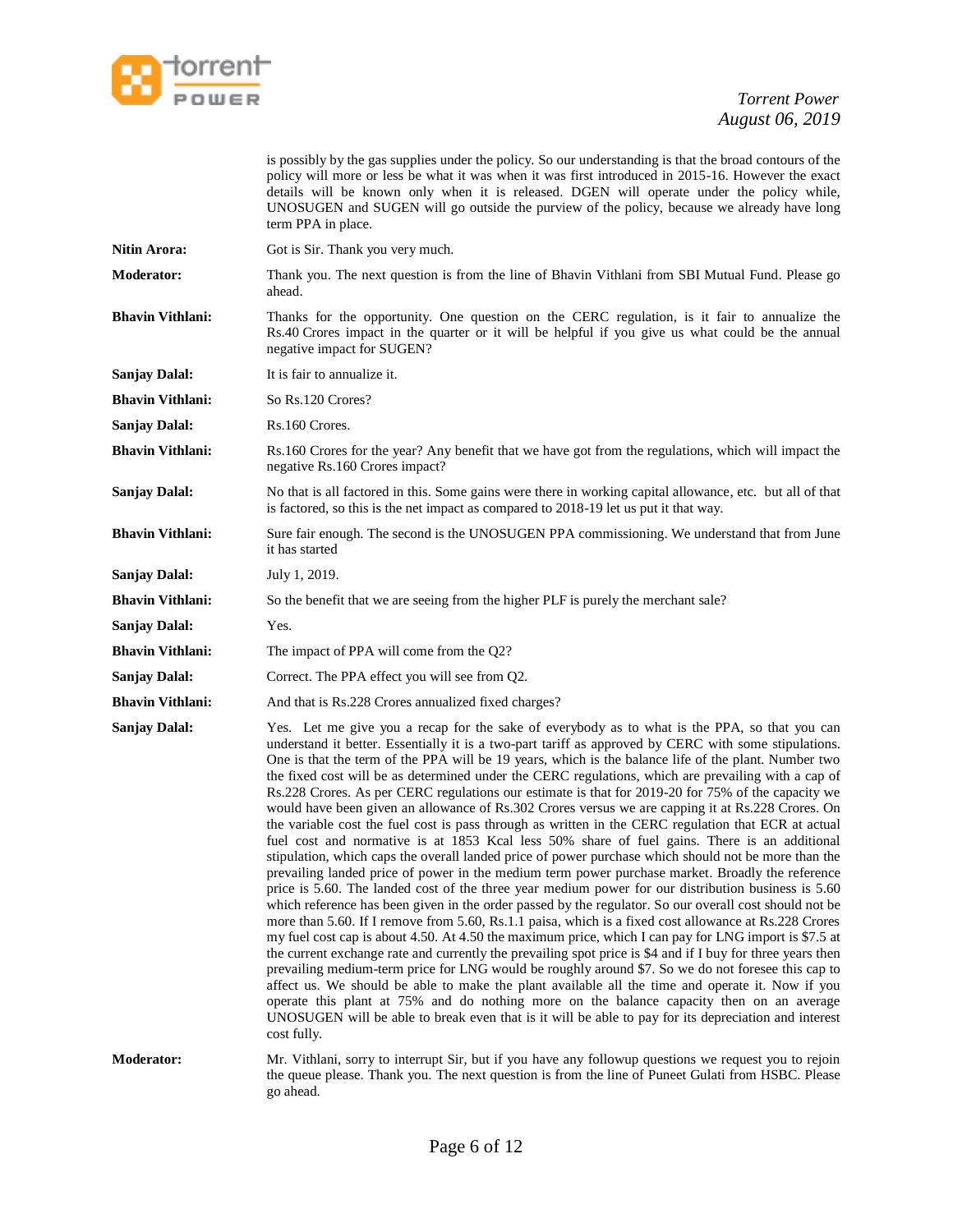

| <b>Puneet Gulati:</b> | Just to clarify on this Agra payment issue it is a cash issue and should not impact P&L and when you<br>get those collections from the government would you be able to get an interest on that delayed<br>payment?                                                                                                                                                                                                                                                                                                                                                                                                                                                                                                                                                                                                                                                                                                                                                                                                                                                                                                                                                                                                                                                             |
|-----------------------|--------------------------------------------------------------------------------------------------------------------------------------------------------------------------------------------------------------------------------------------------------------------------------------------------------------------------------------------------------------------------------------------------------------------------------------------------------------------------------------------------------------------------------------------------------------------------------------------------------------------------------------------------------------------------------------------------------------------------------------------------------------------------------------------------------------------------------------------------------------------------------------------------------------------------------------------------------------------------------------------------------------------------------------------------------------------------------------------------------------------------------------------------------------------------------------------------------------------------------------------------------------------------------|
| <b>Sanjay Dalal:</b>  | Yes it does not affect P&L. It affects the calculation of AT&C loss. I think the question for Agra was<br>why the AT&C has gone up right. So as I said that there are two parts to AT&C one is the T&D loss,<br>which is the core part. That has actually gone down for Agra; however in Q1, there was some<br>payment from the government which was delayed as a result of which the collection efficiency is<br>down, but that has not been charged to the P&L that money will come, so when that money will come<br>automatically this AT&C calculation for six-month period will show a sharp improvement.                                                                                                                                                                                                                                                                                                                                                                                                                                                                                                                                                                                                                                                                 |
| <b>Puneet Gulati:</b> | Would you be able to get that money with interest or that does not happen?                                                                                                                                                                                                                                                                                                                                                                                                                                                                                                                                                                                                                                                                                                                                                                                                                                                                                                                                                                                                                                                                                                                                                                                                     |
| <b>Sanjay Dalal:</b>  | Yes, we will get in with interest. That is what is known as delayed payment interest, DPI which is<br>automatically paid by the customer for delay.                                                                                                                                                                                                                                                                                                                                                                                                                                                                                                                                                                                                                                                                                                                                                                                                                                                                                                                                                                                                                                                                                                                            |
| <b>Puneet Gulati:</b> | That is all from my side. Thank you so much.                                                                                                                                                                                                                                                                                                                                                                                                                                                                                                                                                                                                                                                                                                                                                                                                                                                                                                                                                                                                                                                                                                                                                                                                                                   |
| Moderator:            | Thank you. The next question is from the line of Rahul Modi from ICICI Securities. Please go ahead.                                                                                                                                                                                                                                                                                                                                                                                                                                                                                                                                                                                                                                                                                                                                                                                                                                                                                                                                                                                                                                                                                                                                                                            |
| <b>Rahul Modi:</b>    | Thank you for the opportunity and congratulations on good numbers. Sir just wanted to check on the<br>update on the liquidation of regulatory assets that were created if you can help on that?                                                                                                                                                                                                                                                                                                                                                                                                                                                                                                                                                                                                                                                                                                                                                                                                                                                                                                                                                                                                                                                                                |
| <b>Sanjay Dalal:</b>  | The opening number at April 1, 2019 was roughly about Rs.1, 000 Crores of regulated assets<br>approved or under approval. Out of that Rs. 200 Crores were approved for recovery in the FY 19-20<br>tariff order, so that recovery is on track and we will get order for recovery as and when the true up<br>happen for those years. We had about Rs.650 Crores odd related to disputed regulatory assets. These<br>are not recognized in the books. We are expecting to get an order for one of the disputes in $Q2$ . The<br>hearing for the matter is over, but now order is reserved, so if it comes in Q2 we will know the<br>outcome of that dispute. So this is one part of it, if you just look at Q1 on a standalone basis then in<br>Q1 we have recognized the regulatory surplus of roughly Rs.50 Crores so which we have taken out<br>from the revenues and taken it for opening gap. So that is sort of reflecting on the Rs.200 Crores<br>which we have to recover. $Rs.50$ Crores we have recovered in Q1 actually. And on the power<br>purchase cost which is generally on a passthrough basis because of lower fuel cost we have an over<br>recovery of power purchase cost, which we have taken out of the P&L and again adjusted towards the<br>opening gap. |
| <b>Rahul Modi:</b>    | Perfect Sir. Secondly just to understand things in perspective, so in case there is a time when the cost<br>of gas sourced is more than 4.5 at a much later date, does it affect our plant availability?                                                                                                                                                                                                                                                                                                                                                                                                                                                                                                                                                                                                                                                                                                                                                                                                                                                                                                                                                                                                                                                                       |
| Sanjay Dalal:         | On UNOSUGEN you are asking?                                                                                                                                                                                                                                                                                                                                                                                                                                                                                                                                                                                                                                                                                                                                                                                                                                                                                                                                                                                                                                                                                                                                                                                                                                                    |
| Rahul Modi:           | On UNOSUGEN, yes Sir.                                                                                                                                                                                                                                                                                                                                                                                                                                                                                                                                                                                                                                                                                                                                                                                                                                                                                                                                                                                                                                                                                                                                                                                                                                                          |
| <b>Sanjay Dalal:</b>  | It should not because this is to be considered on an annual average basis, so it is quite possible that I<br>may still want to buy one cargo at \$8, it might limit \$7.5 which I defined earlier based on current<br>market conditions. It is possible I can buy one cargo at \$8 and another cargo at \$7 and I will still be<br>at \$7.5, so that limits are applicable on an annual basis not on individual fuel purchase. It is not<br>necessary that each purchase should be subjected to the cap of that whatever 4.5 which we talked<br>about earlier. Determination on an annual basis gives us flexibility to buy the fuel at different point in<br>time sometimes lower, sometimes higher but on an average which is the cap. However, for this year<br>and next year we are pretty confident that everything we buy will be much below our cap.                                                                                                                                                                                                                                                                                                                                                                                                                    |
| <b>Rahul Modi:</b>    | This is not for the near future, this is just to understand the concept, so in case there is a time, so is the<br>availability at any point in time for the annualized basis linked to the price of fuel that we source?                                                                                                                                                                                                                                                                                                                                                                                                                                                                                                                                                                                                                                                                                                                                                                                                                                                                                                                                                                                                                                                       |
| <b>Sanjay Dalal:</b>  | Availability is entirely for the generator to declare. There are two parts to availability, one is a<br>technical availability that the plant is capable of operating and second is commercial availability that<br>is fuel is available, both the things are necessary to declare availability. It is entirely for the generator<br>to declare availability. If I see that on consistent basis my fuel cost is going to be above the cap I will<br>not declare availability and I may forego the fixed cost in that event to that extent. So that is the view<br>we will have to continuously take. There is always a trade off whether I forego a little bit of fuel cost<br>but will declare availability and supply because I am recovering fixed cost.                                                                                                                                                                                                                                                                                                                                                                                                                                                                                                                    |
| <b>Rahul Modi:</b>    | Right understood Sir that is very helpful. Thank you.                                                                                                                                                                                                                                                                                                                                                                                                                                                                                                                                                                                                                                                                                                                                                                                                                                                                                                                                                                                                                                                                                                                                                                                                                          |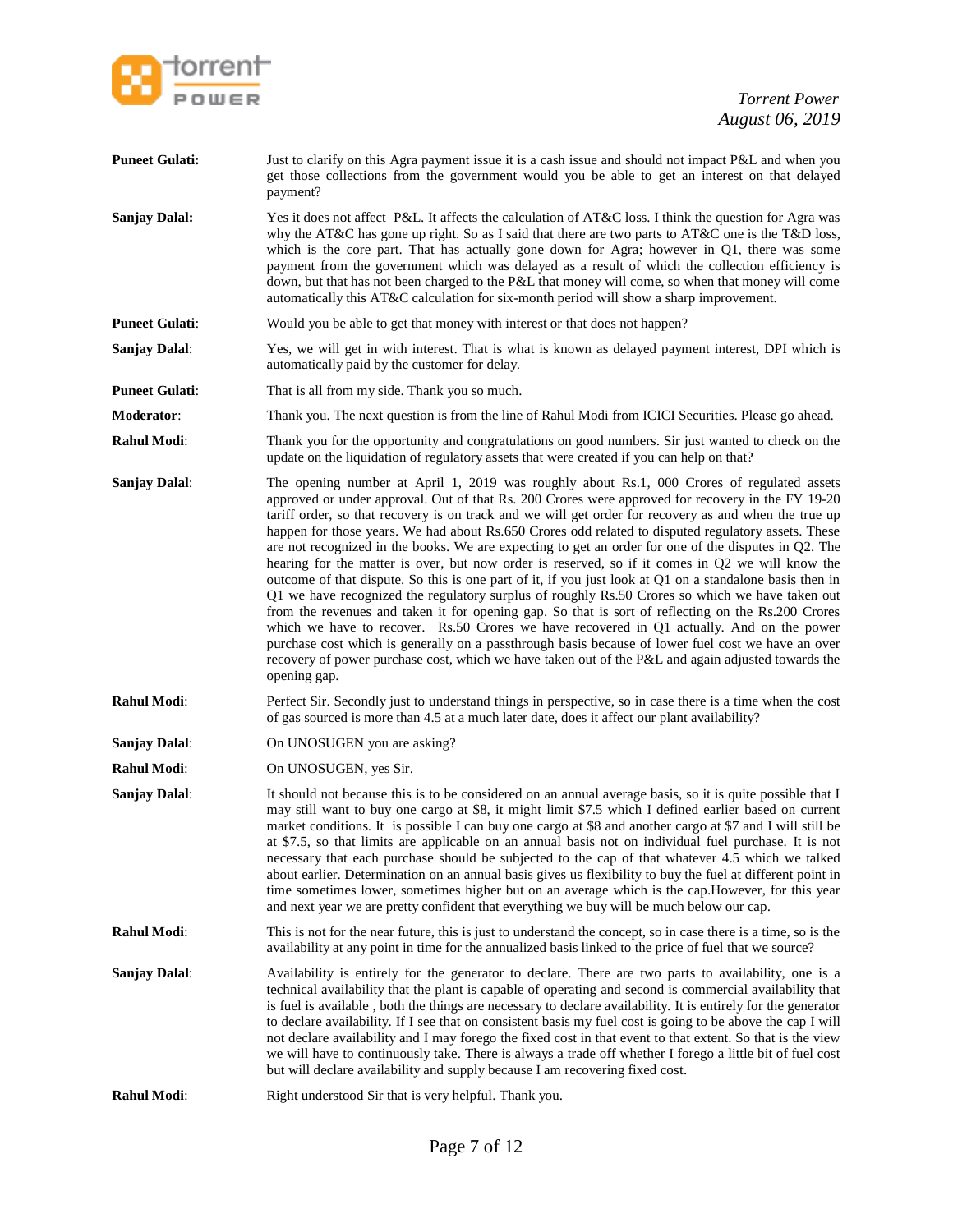

| Moderator:           | Thank you. The next question is from the line of Kishan Shah from Isha securities. Please go ahead.                                                                                                                                                                                                                                                                                                                                                                                                                                                                                                                                                                                                                                                                                                                                                                                                                                                                                                                                                                  |
|----------------------|----------------------------------------------------------------------------------------------------------------------------------------------------------------------------------------------------------------------------------------------------------------------------------------------------------------------------------------------------------------------------------------------------------------------------------------------------------------------------------------------------------------------------------------------------------------------------------------------------------------------------------------------------------------------------------------------------------------------------------------------------------------------------------------------------------------------------------------------------------------------------------------------------------------------------------------------------------------------------------------------------------------------------------------------------------------------|
| <b>Kishan Shah:</b>  | Good morning. I had this question. How much does it cost to setup one megawatt of thermal plant<br>like Greenfield?                                                                                                                                                                                                                                                                                                                                                                                                                                                                                                                                                                                                                                                                                                                                                                                                                                                                                                                                                  |
| <b>Sanjay Dalal:</b> | I can only guess. If it is a thermal plant it could be anywhere between Rs.7 Crores and Rs.8 Crores<br>currently, but nobody has put in last few years so I do not really have a very good number on the<br>current capital cost.                                                                                                                                                                                                                                                                                                                                                                                                                                                                                                                                                                                                                                                                                                                                                                                                                                    |
| <b>Kishan Shah:</b>  | Okay and Sir I saw that at overall T&D losses have gone down to 4.8% if I am not wrong, so what are<br>we doing, what do we do to reduce the losses that other companies have not been able to do so far and<br>would this go further down or is this the bottom?                                                                                                                                                                                                                                                                                                                                                                                                                                                                                                                                                                                                                                                                                                                                                                                                    |
| <b>Sanjay Dalal:</b> | T&D losses actually seen in two parts. One is for our license distribution businesses, so these are the<br>businesses we are operating for a very long period of time and we have a very modern network, very<br>strong system both technical as well as vigilance system to detect and control theft of power to ensure<br>that everybody pays for their power and that is all reflected in the current T&D loss there. So 4.98%<br>was the loss level last year, this year we hope to move below 4.75%, but further reductions will of<br>course be very marginal, because these are now mostly technical and irreducible losses. So far as the<br>franchise business is concerned, the losses are higher but there is a still long way to review losses and<br>we use the same experience which we have in our distribution business to upgrade the network to<br>install sophisticated mechanism to detect and prevent theft and to ensure that everybody who<br>consumes power pays for it, but there we still have a lot of room to further reduce the losses. |
| <b>Kishan Shah:</b>  | Okay, what kind of steps do we take to reduce the losses?                                                                                                                                                                                                                                                                                                                                                                                                                                                                                                                                                                                                                                                                                                                                                                                                                                                                                                                                                                                                            |
| <b>Sanjay Dalal:</b> | There are many, essentially as I said one is that the technical losses can be reduced by upgrading the<br>network continuously – for example doing simple things like replacing the distribution transformers<br>as and when they get old and in time, so that your losses remain in check or for theft simple thing you<br>do is underground the network instead of having an overhead network and then of course you need a<br>very strong vigilance system and the support of the local enforcement authorities to detect and control<br>theft. So we have a very strong external vigilance mechanism which continuously monitors if there is<br>any theft happening in any area and then take necessary steps to sort of gather evidence and prosecute<br>the person, so routinely we prosecute the people at least in areas we are operating, we have good<br>support of the enforcement authorities and there is a three year imprisonment if theft of electricity is<br>proved.                                                                               |
| <b>Kishan Shah:</b>  | Okay.                                                                                                                                                                                                                                                                                                                                                                                                                                                                                                                                                                                                                                                                                                                                                                                                                                                                                                                                                                                                                                                                |
| Moderator:           | Thank you. The next question is from the line of Rakesh Vyas from HDFC Mutual Fund. Please go<br>ahead.                                                                                                                                                                                                                                                                                                                                                                                                                                                                                                                                                                                                                                                                                                                                                                                                                                                                                                                                                              |
| <b>Rakesh Vyas:</b>  | Just to get some clarity on this UNOSUGEN PPA, so hypothetically let us say if the landed cost of<br>gas for us is say Rs.5 per unit and you have a cap tariff of 5.6 wherein the fixed cost allowed is 1.10<br>as you highlighted, so in that case will you be able to sell the power through declaration of<br>availability why I am asking this is even in this case you still get 60 paise fixed cost recovery versus if<br>you do not declare then you will get zero.                                                                                                                                                                                                                                                                                                                                                                                                                                                                                                                                                                                           |
| <b>Sanjay Dalal:</b> | So that is what I said in one of the previous answers that it is a trade off which we will evaluate all the<br>time                                                                                                                                                                                                                                                                                                                                                                                                                                                                                                                                                                                                                                                                                                                                                                                                                                                                                                                                                  |
| <b>Rakesh Vyas:</b>  | PPA allows you to sell this power at cap of 5.6 even if your cost could be higher than that?                                                                                                                                                                                                                                                                                                                                                                                                                                                                                                                                                                                                                                                                                                                                                                                                                                                                                                                                                                         |
| <b>Sanjay Dalal:</b> | Yes, the offtake will be same as the cap price only, this is not affected.                                                                                                                                                                                                                                                                                                                                                                                                                                                                                                                                                                                                                                                                                                                                                                                                                                                                                                                                                                                           |
| <b>Rakesh Vyas:</b>  | So it is not a separate cost for variable cost computation ex of this fixed cost that is what I am trying<br>to understand. The cap is on the total cost?                                                                                                                                                                                                                                                                                                                                                                                                                                                                                                                                                                                                                                                                                                                                                                                                                                                                                                            |
| <b>Sanjay Dalal:</b> | Yes.                                                                                                                                                                                                                                                                                                                                                                                                                                                                                                                                                                                                                                                                                                                                                                                                                                                                                                                                                                                                                                                                 |
| <b>Rakesh Vyas:</b>  | Got it Sir. Thank you so much.                                                                                                                                                                                                                                                                                                                                                                                                                                                                                                                                                                                                                                                                                                                                                                                                                                                                                                                                                                                                                                       |
| Moderator:           | Thank you. The next question is from the line of Bharani Vijayakumar from Spark Capital. Please go<br>ahead.                                                                                                                                                                                                                                                                                                                                                                                                                                                                                                                                                                                                                                                                                                                                                                                                                                                                                                                                                         |
| Bharani Vijayakumar: | Good morning Sir. Is it possible to break up this fix charge for UNOSUGEN of Rs.228 Crores<br>between the various fix charges like interest or depreciation or ROE?                                                                                                                                                                                                                                                                                                                                                                                                                                                                                                                                                                                                                                                                                                                                                                                                                                                                                                  |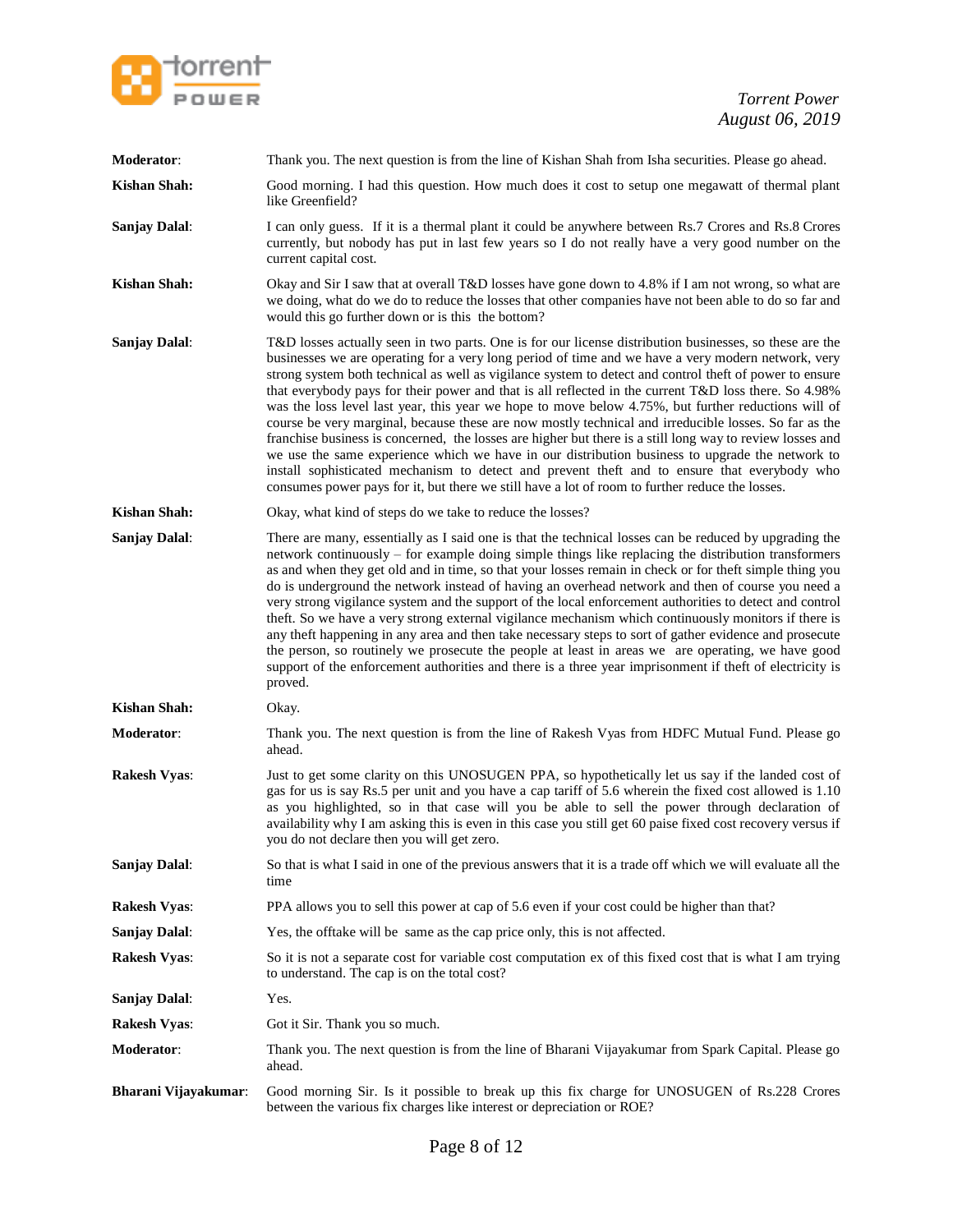

| <b>Sanjay Dalal:</b>        | It would not be possible, as under the CERC regulations I would have been entitled to Rs.302 Crores<br>and that Rs.302 Crores is capped at Rs.228 Crores, but it has not been sort of broken up in the order. I<br>will tell you Rs.228 Crores has come from the fact that it should not be more than SUGEN fixed cost.                                                                                                                                                                                                                                                                                                                                                                                                                      |
|-----------------------------|----------------------------------------------------------------------------------------------------------------------------------------------------------------------------------------------------------------------------------------------------------------------------------------------------------------------------------------------------------------------------------------------------------------------------------------------------------------------------------------------------------------------------------------------------------------------------------------------------------------------------------------------------------------------------------------------------------------------------------------------|
| Bharani Vijayakumar:        | The question is whether there is any ROE component in this or not?                                                                                                                                                                                                                                                                                                                                                                                                                                                                                                                                                                                                                                                                           |
| <b>Sanjay Dalal:</b>        | That is not relevant as I said that if I operate this plan at 75% PLF for the whole year then<br>UNOSUGEN will break even, so obviously there is no ROE, it will just breakeven based on the 75%<br>PPA if I am able to sell out of merchant capacity on the remaining 25% that is something which will<br>add to my ROE's                                                                                                                                                                                                                                                                                                                                                                                                                   |
| Bharani Vijayakumar:        | Understood I think the line dropped. If I understand correctly so in the remaining 25% is what we are<br>capable of making return on the equity invested not on the first 75%?                                                                                                                                                                                                                                                                                                                                                                                                                                                                                                                                                               |
| <b>Sanjay Dalal:</b>        | Correct.                                                                                                                                                                                                                                                                                                                                                                                                                                                                                                                                                                                                                                                                                                                                     |
| <b>Bharani Vijayakumar:</b> | Okay. Thank you so much and all the best.                                                                                                                                                                                                                                                                                                                                                                                                                                                                                                                                                                                                                                                                                                    |
| Moderator:                  | Thank you. The next question is from the line of Bhavin Vithlani from SBI Mutual Fund. Please go<br>ahead.                                                                                                                                                                                                                                                                                                                                                                                                                                                                                                                                                                                                                                   |
| <b>Bhavin Vithlani:</b>     | Thanks for the opportunity once again. Just clarification on the UNOSUGEN, so Rs.228 Crores will<br>be fixed for 19 years?                                                                                                                                                                                                                                                                                                                                                                                                                                                                                                                                                                                                                   |
| <b>Sanjay Dalal:</b>        | The principal is that whatever is available under CERC regulations or Rs.228 Crores whichever is<br>lower and as of now, it will be applicable for the control period of FY19 20 to FY23-24.                                                                                                                                                                                                                                                                                                                                                                                                                                                                                                                                                 |
| <b>Bhavin Vithlani:</b>     | Our understanding was Rs.228 Crores is fixed for the balance 19 years, so the ROE will be recovered<br>in the later part of the PPA so that is not. And second is the cap of 5.6 fixed or it will be reviewed<br>progressively as and when looking at Ahmedabad and Surat weighted average tariff?                                                                                                                                                                                                                                                                                                                                                                                                                                           |
| Sanjay Dalal:               | This 5.6 has come from the price list which PTC did in medium-term auction . I think there the price<br>was 4.41 which is sighted in the order and that is at the regional periphery I think. So when that is<br>translated into landed cost for our distribution unit it translates to 5.6, now that price was discovered<br>for a contract of three years. So this will be applicable for three years at least. Now operational details<br>needs to be worked out with the regulator. The order does not specify how each of these will be<br>operationalized. Our understanding is that since it is a medium-term contract price, it will be valid for<br>three years and we will have to operate within that level for next three years. |
| <b>Bhavin Vithlani:</b>     | I understand. Just one last clarification. On the SECI-III you mentioned that worst-case negative<br>impact could be Rs.160 Crores and there would be no further liability to the equipment supplier in<br>case the project goes beyond the long stop date, is that understanding correct?                                                                                                                                                                                                                                                                                                                                                                                                                                                   |
| <b>Sanjay Dalal:</b>        | For SECI-III, yes.                                                                                                                                                                                                                                                                                                                                                                                                                                                                                                                                                                                                                                                                                                                           |
| <b>Bhavin Vithlani:</b>     | Thank you so much for taking my questions.                                                                                                                                                                                                                                                                                                                                                                                                                                                                                                                                                                                                                                                                                                   |
| <b>Moderator:</b>           | Thank you. The next question is from the line of Abhishek Puri from Axis Capital. Please go ahead.                                                                                                                                                                                                                                                                                                                                                                                                                                                                                                                                                                                                                                           |
| <b>Abhishek Puri:</b>       | One more clarification on UNOSUGEN, so this station heat rate efficiency that you get in SUGEN<br>will be applicable for UNOSUGEN as well, so that could lead to higher than breakeven profit or is<br>there a cap on that as well?                                                                                                                                                                                                                                                                                                                                                                                                                                                                                                          |
| <b>Sanjay Dalal:</b>        | There is no cap on that and will be shared in 50:50 ratio as per the CERC regulation.                                                                                                                                                                                                                                                                                                                                                                                                                                                                                                                                                                                                                                                        |
| <b>Abhishek Puri:</b>       | Okay and if you can tell us what has been the expenditure in SECI-I as well and I missed that number<br>probably?                                                                                                                                                                                                                                                                                                                                                                                                                                                                                                                                                                                                                            |
| <b>Sanjay Dalal:</b>        | Expenditure you want?                                                                                                                                                                                                                                                                                                                                                                                                                                                                                                                                                                                                                                                                                                                        |
| <b>Abhishek Puri:</b>       | Capex, what is plan for the rest of the year?                                                                                                                                                                                                                                                                                                                                                                                                                                                                                                                                                                                                                                                                                                |
| <b>Sanjay Dalal:</b>        | We do not have it right now.                                                                                                                                                                                                                                                                                                                                                                                                                                                                                                                                                                                                                                                                                                                 |
| <b>Abhishek Puri:</b>       | Sure Sir. I will take it. Thank you and all the best.                                                                                                                                                                                                                                                                                                                                                                                                                                                                                                                                                                                                                                                                                        |
| Moderator:                  | Thank you. The next question is from the line of Mohit Kumar from IDFC Securities. Please go<br>ahead.                                                                                                                                                                                                                                                                                                                                                                                                                                                                                                                                                                                                                                       |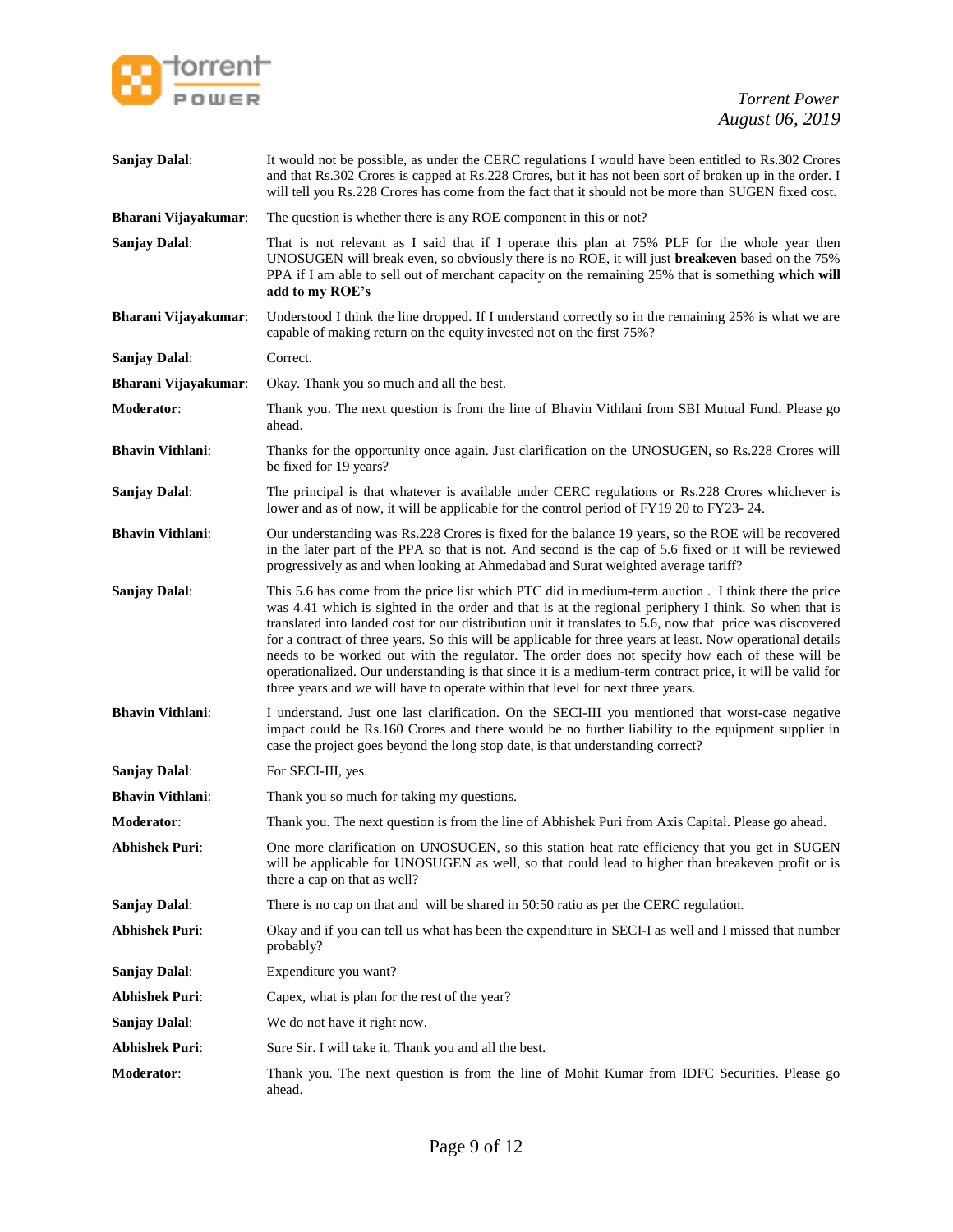

| <b>Mohit Kumar:</b>  | Thanks for the opportunity once again Sir. Is it possible to share the regulatory asset number, opening<br>number and how much has been booked and how much is under dispute?                                                                                                                                                                                                                                                                                                                                                                                                                                                                                                                                                                                                                                                                                             |
|----------------------|---------------------------------------------------------------------------------------------------------------------------------------------------------------------------------------------------------------------------------------------------------------------------------------------------------------------------------------------------------------------------------------------------------------------------------------------------------------------------------------------------------------------------------------------------------------------------------------------------------------------------------------------------------------------------------------------------------------------------------------------------------------------------------------------------------------------------------------------------------------------------|
| <b>Sanjay Dalal:</b> | I will give you broad numbers. You can pick it up from the balance sheet, there is a disclosure in the<br>balance sheet, but I think the opening regulatory gap which is approved and approvable based on<br>recognition in past trend is about Rs.1,000 Crores and under dispute is Rs.640 Crores or Rs.650<br>Crores which has not been accounted.                                                                                                                                                                                                                                                                                                                                                                                                                                                                                                                      |
| <b>Mohit Kumar:</b>  | And is that 10 billion has already accounted am I right?                                                                                                                                                                                                                                                                                                                                                                                                                                                                                                                                                                                                                                                                                                                                                                                                                  |
| <b>Sanjay Dalal:</b> | Sorry.                                                                                                                                                                                                                                                                                                                                                                                                                                                                                                                                                                                                                                                                                                                                                                                                                                                                    |
| <b>Mohit Kumar:</b>  | This in fact 10 billion is already accounted?                                                                                                                                                                                                                                                                                                                                                                                                                                                                                                                                                                                                                                                                                                                                                                                                                             |
| <b>Sanjay Dalal:</b> | Yes.                                                                                                                                                                                                                                                                                                                                                                                                                                                                                                                                                                                                                                                                                                                                                                                                                                                                      |
| <b>Mohit Kumar:</b>  | Coming onto UNOSUGEN PPA, is it possible to do coal bases indexation contract for gas?                                                                                                                                                                                                                                                                                                                                                                                                                                                                                                                                                                                                                                                                                                                                                                                    |
| <b>Sanjay Dalal:</b> | Coal based?                                                                                                                                                                                                                                                                                                                                                                                                                                                                                                                                                                                                                                                                                                                                                                                                                                                               |
| <b>Mohit Kumar:</b>  | Indexation.                                                                                                                                                                                                                                                                                                                                                                                                                                                                                                                                                                                                                                                                                                                                                                                                                                                               |
| <b>Sanjay Dalal:</b> | Recently some such contracts have happened internationally, but there is no way of saying that these<br>are more beneficial than crude based price indexes which are available our study shows that oil-based<br>indexation is best for any medium term contract for gas rather than a coal indexation.                                                                                                                                                                                                                                                                                                                                                                                                                                                                                                                                                                   |
| <b>Mohit Kumar:</b>  | And Sir last question. Is the medium-term price which you are talking about, how does this change, is<br>there any clarity on the mechanism or still vague right now?                                                                                                                                                                                                                                                                                                                                                                                                                                                                                                                                                                                                                                                                                                     |
| <b>Sanjay Dalal:</b> | Medium term price you said can you repeat?                                                                                                                                                                                                                                                                                                                                                                                                                                                                                                                                                                                                                                                                                                                                                                                                                                |
| <b>Mohit Kumar:</b>  | Power purchase costs which you have to compare with our gas prices?                                                                                                                                                                                                                                                                                                                                                                                                                                                                                                                                                                                                                                                                                                                                                                                                       |
| <b>Sanjay Dalal:</b> | So this order if you read already mentions the medium term price because it was just discovered.                                                                                                                                                                                                                                                                                                                                                                                                                                                                                                                                                                                                                                                                                                                                                                          |
| <b>Mohit Kumar:</b>  | But the medium term is not define correctly in its entirety?                                                                                                                                                                                                                                                                                                                                                                                                                                                                                                                                                                                                                                                                                                                                                                                                              |
| <b>Sanjay Dalal:</b> | Medium term is not defined, but it<br>will typically be between one to seven years as it is the<br>standard medium term contracting in power market. This price which was discovered was a three-year<br>contract, PTC had floated a tender for 2500 megawatts. So that is the price which is being currently<br>used.                                                                                                                                                                                                                                                                                                                                                                                                                                                                                                                                                    |
| <b>Mohit Kumar:</b>  | The PPA got cancelled I think, that is the reason I am asking.                                                                                                                                                                                                                                                                                                                                                                                                                                                                                                                                                                                                                                                                                                                                                                                                            |
| <b>Sanjay Dalal:</b> | I think second PPA is not yet operationalized but I do not know whether it is cancelled or not but<br>anyway the purpose was only price reference, and the regulator was comfortable using that as a<br>reference.                                                                                                                                                                                                                                                                                                                                                                                                                                                                                                                                                                                                                                                        |
| <b>Mohit Kumar:</b>  | Thanks a lot.                                                                                                                                                                                                                                                                                                                                                                                                                                                                                                                                                                                                                                                                                                                                                                                                                                                             |
| <b>Moderator:</b>    | Thank you. The next question is from the line of Rahul Modi from ICICI Securities. Please go ahead.                                                                                                                                                                                                                                                                                                                                                                                                                                                                                                                                                                                                                                                                                                                                                                       |
| Rahul Modi:          | Thanks again. Just quick question on the SECI-I status I missed that when you are explaining, so what<br>is the current status in that and Sir just to followup that is what is the likelihood internally that you all<br>have in terms of operationalization of SECI-III and V whether you see that coming or not?                                                                                                                                                                                                                                                                                                                                                                                                                                                                                                                                                       |
| <b>Sanjay Dalal:</b> | On SECI-I, we have 100 megawatts of projects bifurcated into two 50 megawatts one 50 megawatt<br>project has been commissioned in July, the other 50 megawatt project is not yet commissioned and it<br>is likely to be delayed beyond the long stop date provided in the PPA, so we are reviewing as to what<br>is the possible commissioning date and depending on our comfort, we may either keep the project<br>until then or we may return the project to the EPC contractor. This project was not bidded by us, it<br>was bidded by Inox and therefore all the liability of the PPA are on Inox. So if we choose not to<br>complete the second project with lnox then whatever investments we have made we will get back that<br>money, because we are fully covered by bank guarantee. So those discussions are going on, we will<br>have the final clarity in Q2. |
| <b>Rahul Modi:</b>   | Sure Sir, the issue is again with land for the second 50?                                                                                                                                                                                                                                                                                                                                                                                                                                                                                                                                                                                                                                                                                                                                                                                                                 |
| <b>Sanjay Dalal:</b> | No, it is just delay by the EPC contractor, all the land is in place.                                                                                                                                                                                                                                                                                                                                                                                                                                                                                                                                                                                                                                                                                                                                                                                                     |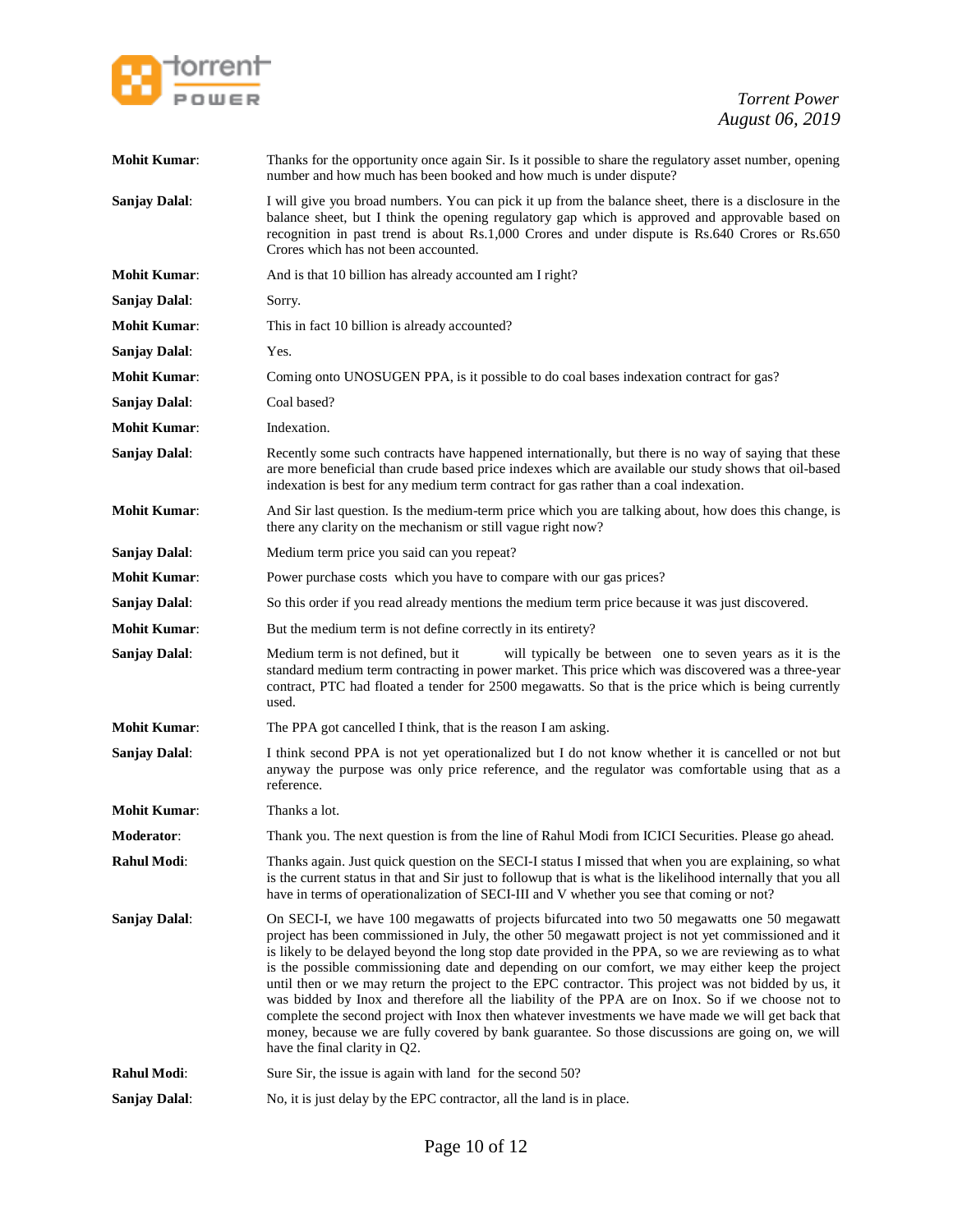

| Rahul Modi:           | Thank you for that and just lastly for SECI-III and SECI-V between the two, which is more likely to<br>happen according to you, obviously you would be reviewing the situation very regularly, but<br>internally where do you see them coming on?                                                                                                                                                                                                                                                                                                                                                                                              |
|-----------------------|------------------------------------------------------------------------------------------------------------------------------------------------------------------------------------------------------------------------------------------------------------------------------------------------------------------------------------------------------------------------------------------------------------------------------------------------------------------------------------------------------------------------------------------------------------------------------------------------------------------------------------------------|
| <b>Sanjay Dalal:</b>  | SECI-V has still lot of time available in terms of scheduled commercial operation date plus any<br>extension that will happen in that because of the land issues, so SECI-V we do not see time limit<br>problem. On SECI-III, as I said that time available may be lower but there is an extension possibility<br>there also, so which is likely to happen. Today we feel that both will go ahead because the moment<br>we feel that one of them is not going to happen we will have to book losses in the books which I<br>explained earlier in the call. So as of now the management is of the view that both the projects will go<br>ahead. |
| <b>Rahul Modi:</b>    | Thank you and all the best.                                                                                                                                                                                                                                                                                                                                                                                                                                                                                                                                                                                                                    |
| <b>Moderator</b> :    | Thank you. The next question is from the line of Dhruv Muchhal from Motilal Oswal Financial<br>Services. Please go ahead.                                                                                                                                                                                                                                                                                                                                                                                                                                                                                                                      |
| <b>Dhruv Muchhal:</b> | Thank you. Firstly in the SECI-III, when do you think you will take a call if you have to go ahead<br>with the project or no. I mean probably if you can help us in the sense how Suzlon is working on it or<br>is it completely halted right now?                                                                                                                                                                                                                                                                                                                                                                                             |
| <b>Sanjay Dalal:</b>  | Suzlon of course is working on it, but given Suzlon's situation progress is extremely slow. I think we<br>should be able to give you a more clear idea only at the time of Q2 discussion.                                                                                                                                                                                                                                                                                                                                                                                                                                                      |
| <b>Dhruv Muchhal:</b> | In instance if project is coming up, does it not impact the IRR. Given there will be some delays, you<br>are still expecting to make 14% kind of IRR?                                                                                                                                                                                                                                                                                                                                                                                                                                                                                          |
| <b>Sanjay Dalal:</b>  | No, because the costs thereto are also delayed. tThis delay is largely at a land stage right now. If only<br>once we put the equipment and the equipment starts coming in and any delay will start hitting you as<br>interest cost will kick in.                                                                                                                                                                                                                                                                                                                                                                                               |
| <b>Dhruv Muchhal:</b> | Secondly, some understanding on the endeavors in Surat distribution circle, the expiry of the licenses<br>is sometime in 2025, so what happens after that it is more of a long-term question, but what happens<br>after that?                                                                                                                                                                                                                                                                                                                                                                                                                  |
| <b>Sanjay Dalal:</b>  | These are normally renewed for another 25 years, the procedure right now is that the incumbent<br>operator if he is operating well it just gets renewed.                                                                                                                                                                                                                                                                                                                                                                                                                                                                                       |
| <b>Dhruv Muchhal:</b> | On the existing terms most probably?                                                                                                                                                                                                                                                                                                                                                                                                                                                                                                                                                                                                           |
| <b>Sanjay Dalal:</b>  | So the tariff regulations anyway based on the multiyear tariff regulations which are issued from time<br>to time so whatever is prevailing will apply at that point in time, but the license itself will get<br>renewed.                                                                                                                                                                                                                                                                                                                                                                                                                       |
| <b>Dhruv Muchhal:</b> | And Sir lastly on the gas contract for UNOSUGEN do we have tie up right now or we will be looking<br>at some tie ups I mean is the gas price freezed or we will be looking for some gas contracts?                                                                                                                                                                                                                                                                                                                                                                                                                                             |
| <b>Sanjay Dalal:</b>  | We have already bought gas till December 2020 through medium term contract earlier, so that will be<br>available for UNOSUGEN also obviously the requirement they have now additional quantity will be<br>bought, so that is being done from time to time.                                                                                                                                                                                                                                                                                                                                                                                     |
| <b>Dhruv Muchhal:</b> | Got it Sir.                                                                                                                                                                                                                                                                                                                                                                                                                                                                                                                                                                                                                                    |
| <b>Sanjay Dalal:</b>  | Gas is a very liquid commodity, gas availability is not a problem, we have our own storage contract<br>available at PLL. So we will time the market and buy it at the best possible prices all the time.<br>Currently the spot prices are at around \$4 so it makes a lot of sense to buy gas in the spot market.                                                                                                                                                                                                                                                                                                                              |
| <b>Dhruv Muchhal:</b> | And Sir lastly \$7 which you mention for UNOSUGEN is it delivered price to your plant or is it the<br>DES price?                                                                                                                                                                                                                                                                                                                                                                                                                                                                                                                               |
| <b>Sanjay Dalal:</b>  | No that is DES price what they called delivered ex ship actually that is the price at the import<br>terminal.                                                                                                                                                                                                                                                                                                                                                                                                                                                                                                                                  |
| <b>Dhruv Muchhal:</b> | So after that we need to add \$1.5 additional?                                                                                                                                                                                                                                                                                                                                                                                                                                                                                                                                                                                                 |
| <b>Sanjay Dalal:</b>  | Yes \$1.5 for Regasification and transportation is what you add. Dhruv Muchhal: Okay got it Sir.<br>Thank you.                                                                                                                                                                                                                                                                                                                                                                                                                                                                                                                                 |